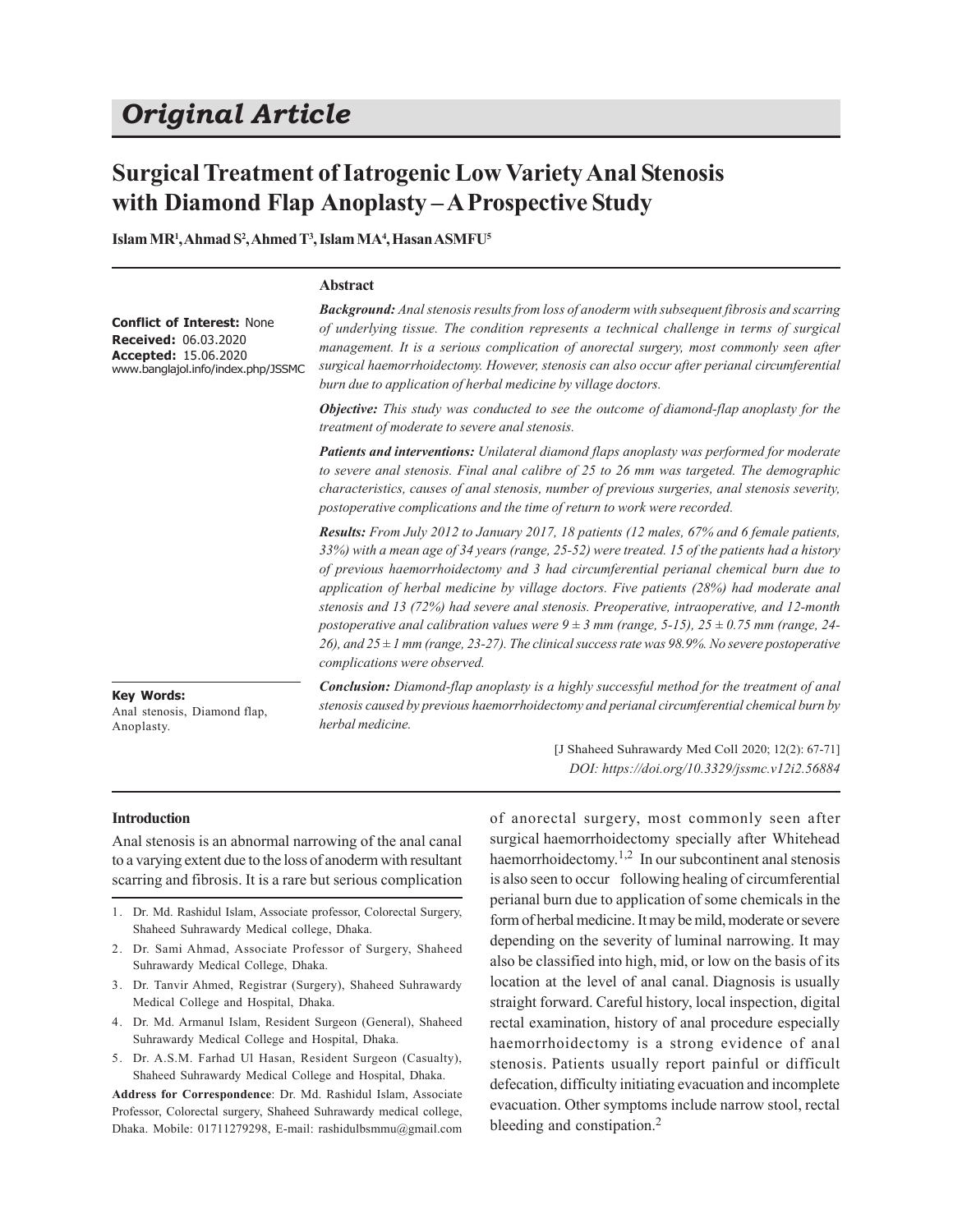Treatment of anal stenosis will vary depending on the location, severity, and cause of the stenosis. Nonoperative treatment for patients with mild low stenosis should be instituted with stool softeners/bulking agents and anal dilatation. The condition represents a technical challenge in terms of surgical management. Surgical treatment is indicated for patients, with moderate to severe stenosis, with stenosis associated with ectropion and with mild stenosis who fail non-operative treatment. A variety of corrective surgical procedures are practiced worldwide. Every procedure has its pros and cons. An ideal procedure should have maximum satisfactory outcome with no or very minimum complications.<sup>1,2,3</sup>

## **Objective**

The aim of this study was to investigate the results of diamond-flap anoplasty performed for the treatment of severe and low variety anal stenosis due to a previous haemorrhoidectomy & chemical burn due to injudicious application of herbal medicine.

Patients and interventions: From July 2012 to January 2017, a total number of 18 consecutive patients with severe low type anal stenosis were treated with diamond flap anoplasty. Unilateral/ bilateral diamond flap anoplasty was done targeting a final anal calibre of 25 to 26 mm. there were 12 males and 6 females ranging in age from 25 year to 52 year (mean age 34). In all patients, digital rectal examination was not possible, 87% complained of obstructive defecation,79% of painful evacuation, and 23% of frequent episodes of bleeding during defecation. Inadvertent loss of anoderm at haemorrhoidectomy was the main cause for the stenosis. The time elapsed from anoderm loss to anoplasty varied from 4 months to 2 years. All operations were conducted under spinal anaesthesia in the lithotomy position. Mechanical bowel preparation was done. All patients received preoperative ceftriaxone1gm.and metronidazole infusion 500mg few hours before the procedure.

The procedure includes lateral internal sphincterotomy for all patients. Fibrotic stricture was incised up to dentate line. A diamond shape defect equivalent to diamond flap was made by excising the scar tissue of the stricture at lateral aspect of lower anal canal and anal verge. Incision was made to make the diamond flap adjacent and lateral to created defect. Incision was deepened through subcutaneous tissue. Flap was created with wide pedicle so that its blood supply was not jeopardized after mobilization. Good mobilization of skin and subcutaneous fat of the flap was performed to ensure suturing to the defect without tension. Mobilized flap was then sutured to the defect without tension with interrupted 3-0vicryl. Resultant lateral defect was closed. Final calibre of anal canal was tested by proctoscope to ensure that it could be easily passed through the anal canal.

### **Postoperative care:**

Stool softeners were used for first few postoperative days to aid evacuation. Patient was discharged at the second POD. All patients were examined at 1, 2 and 7days post operatively for any early complications and assessment of pain by using Visual Analogue Scale VAS (from 0-10). The outcomes of the procedure were evaluated after 3 and 6 months. No patients complained prolonged postoperative pain. No wound breakdown or flap loss or flap displacement occurred within seven days postoperatively. One patient developed transient gas incontinence resolved within 2 months of postoperatively. No patient developed wound infection. At 4 and 6 months postoperative follow up improved defecation, no pain at defecation and no per rectal bleeding were reported. All patients expressed overall satisfaction and improved quality of life.



**Fig-.-1:** *Diagrammatic representation of procedure for Diamond Flap.*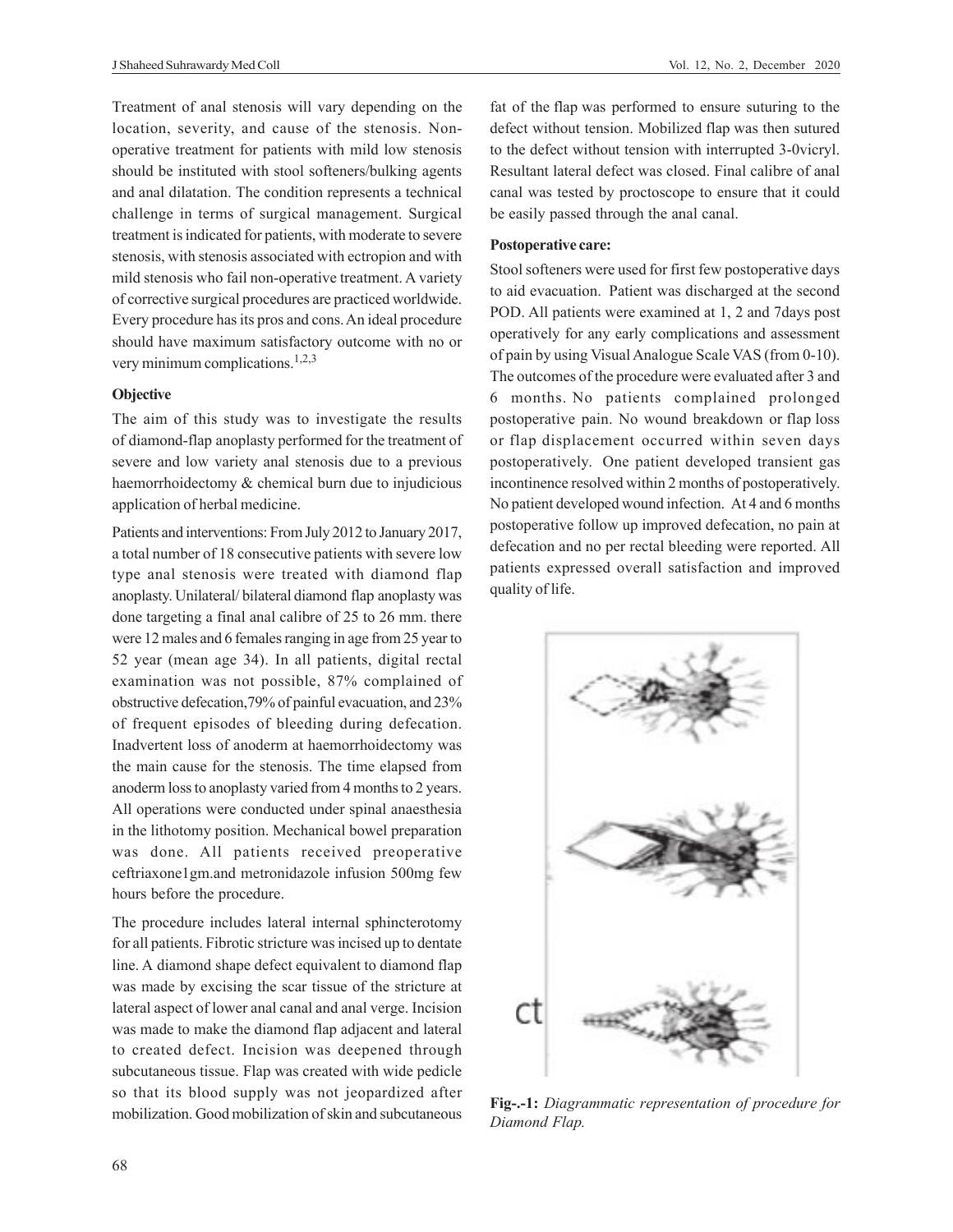

**Fig.-2:** *Anal Ulcer with Anal Stenosis following Indigenous Medication.*



**Fig.-3:** *Incision for Diamond Flap.*



**Fig.-4:** *Anal Stenosis following haemorrhoidectomy.*



**Fig.-5:** *Mobilisation of Diamond Flap.*



**Fig-6:** *Adequate anal dilation after Diamond Flap Anoplasty.*



**Fig.-7:** *Rate of decrease of pain and difficulty in defaecation following Dimond Flap Anoplasty.*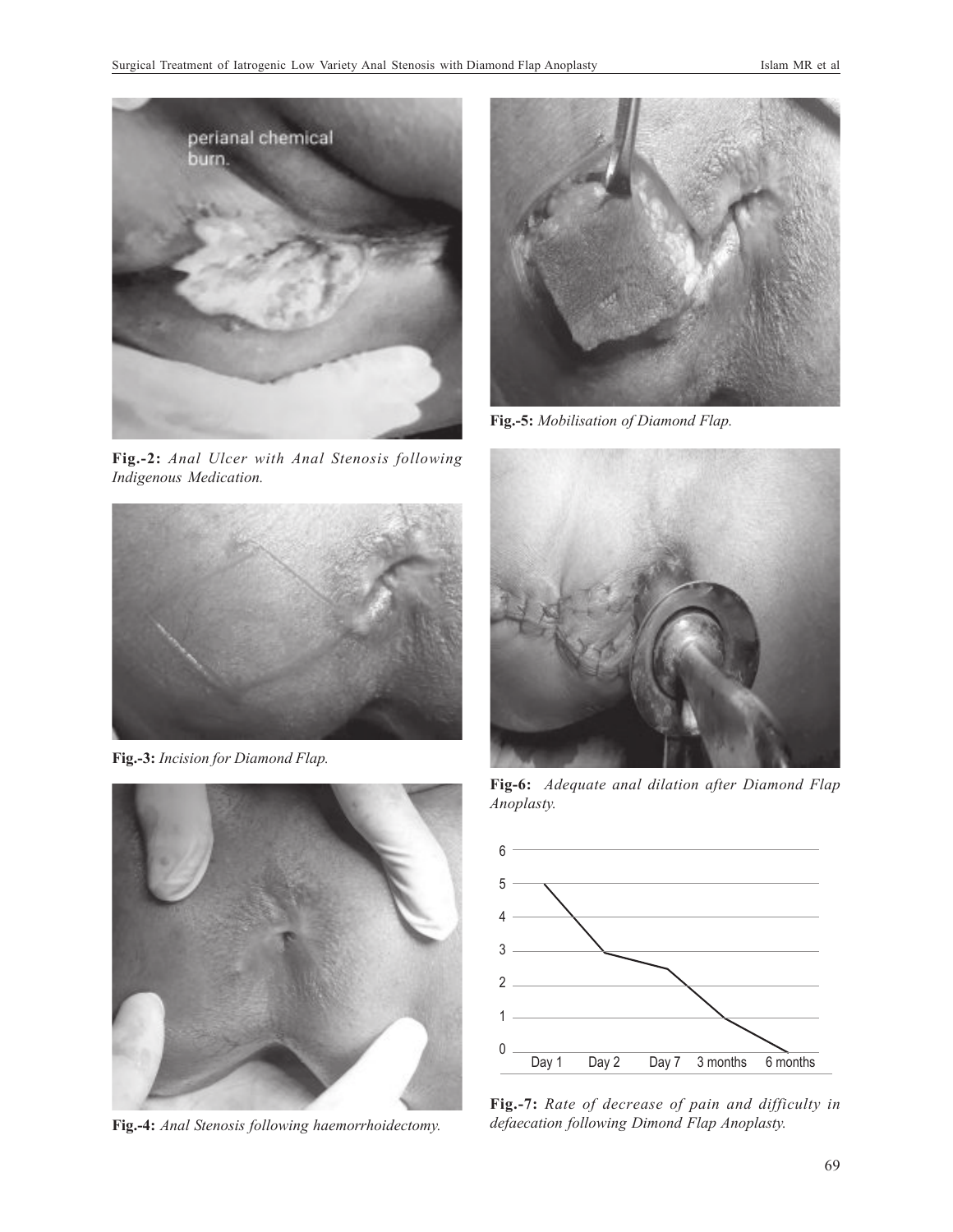

**Fig.-8:** *Age distribution of patients presenting with anal stenosis.*

## **Discussion**

A lot of surgical techniques have been described for the management of moderate to severe anal stenosis. An ideal technique should be easily conducted with satisfactory results and low complication rate with short hospitalization. In this study we use diamond flap anoplasty to deliver more anoderm (skin) into the anal canal to fill the defect that results after cutting of fibrous scarring. Internal anal sphincterotomy was required to ease anal dilatation.<sup>13</sup> Flap preparation is important for success of procedure, it is necessary to preserve much subcutaneous fat and wide mobilization to maintain flap viability and avoid suture line tension; also it is important to handle the tissue delicately to avoid damage to its blood supply.<sup>14</sup> The use of bilateral flaps depends on the degree of anal dilatation after the completion of a unilateral flap. The use of lateral sphincterotomy gives more room for dilatation, decrease postoperative discomfort and reduce failure rate.15 The low complication rate and high patient's satisfaction were comparable to other studies and reflects the easiness and effectiveness of the technique, moreover diamond-shaped flap is designed so that it will cover the intra-anal portion of the defect. The flap is mobilized with minimal undermining to preserve the integrity of the subcutaneous vascular pedicle whereas in V-Y anoplasty the tip of the V is subject to ischemic necrosis, and in Y-V flap the proximal part of the flap is very narrow and will not allow for a significant widening of the stricture above the dentate line, also the tip of the V within the anal canal is subject to ischemic necrosis from lack of mobilization, tension of the flap or loss of vascularization. In C and in U flaps the donor site left open. From above discussion diamond flap anoplasty seemed to be more effective measure than other available procedure for correction of severe low variety anal stenosis. G. Gallo et al<sup>10</sup> in a study between January 2002 and September

2017, over 50 consecutive patients with moderate and severe anal stenosis performed rhomboid flap anoplasty. Complete improvement was found in 96% of patient. Merter Gülen et al<sup>11</sup> conducted a study on 18 patients with severe anal stenosis. The clinical success rate was 88.9%. No severe postoperative complications were observed. Maria et al.<sup>6</sup> conducted a prospective study which compared Y-V anoplasty with diamond flap anoplasty in a median follow-up of 2 years. Complete resolution was reported for diamond flap anoplasty (100%), whereas the healing rate for Y-V anoplasty was 90%. Aitola et al.<sup>8</sup> published a study in which 10 patients underwent Y-V anoplasty combined with internal sphincterotomy. The patients had a healing rate of 90% after 1 year of follow-up. Our study is consistent with the literature studies that evaluated this operation. Unilateral diamond-shaped flap anoplasty with partial lateral internal sphincterotomy succeeded in providing pain-free defecation and complete patient satisfaction in all of patients. We have no failure rate. In this surgical procedure recurrent symptoms can be corrected by operating the other side in the same manner. Post-operative complications can be easily controlled conservatively. The most critical issues of the procedure, that is, the flap preparation on a wide base and avoiding suturing over tension, must be adhered.

### **Limitation**

The limitation of this study was the small sample size and inability of doing manometry preoperatively owing to stenosis and lack of instrumental support.

#### **Conclusion**

Diamond flap anoplasty is comparatively easy procedure with low complication rate and can be used for severe low variety anal stenosis resulted from a previous haemorrhoidectomy or circumferential perianal chemical burn due to injudicious application of herbal medicine.

#### **References**

- 1. Muayad J Lefta & Qais K Baqir Diamond Flap Anoplaty For Severe Anal Stenosis. Bas J Surg, September, 19, 2013. 23-- 26.
- 2. Giuseppe Brisinda, Serafino Vanella, Federica Cadeddu, Gaia Marniga, Pasquale Mazzeo, Francesco Brandara, Giorgio Maria. Surgical Treatment of Anal stenosis
- 3. Casadesus D, Villasana LE, Diaz H, Chavez M, Sanchez IM, Martinez PP, Diaz A. Treatment of anal stenosis: a 5-year review. ANZ J Surg 2007; 77: 557-559
- 4. Gingold BS, Arvanitis M. Y-V anoplasty for treatment of anal stricture. Surg Gynecol Obstet1986; 162: 241- 242. Milsom JW, Mazier WP. Classification and management of postsurgical anal stenosis. Surg Gynecol Obstet 1986; 163: 60-64